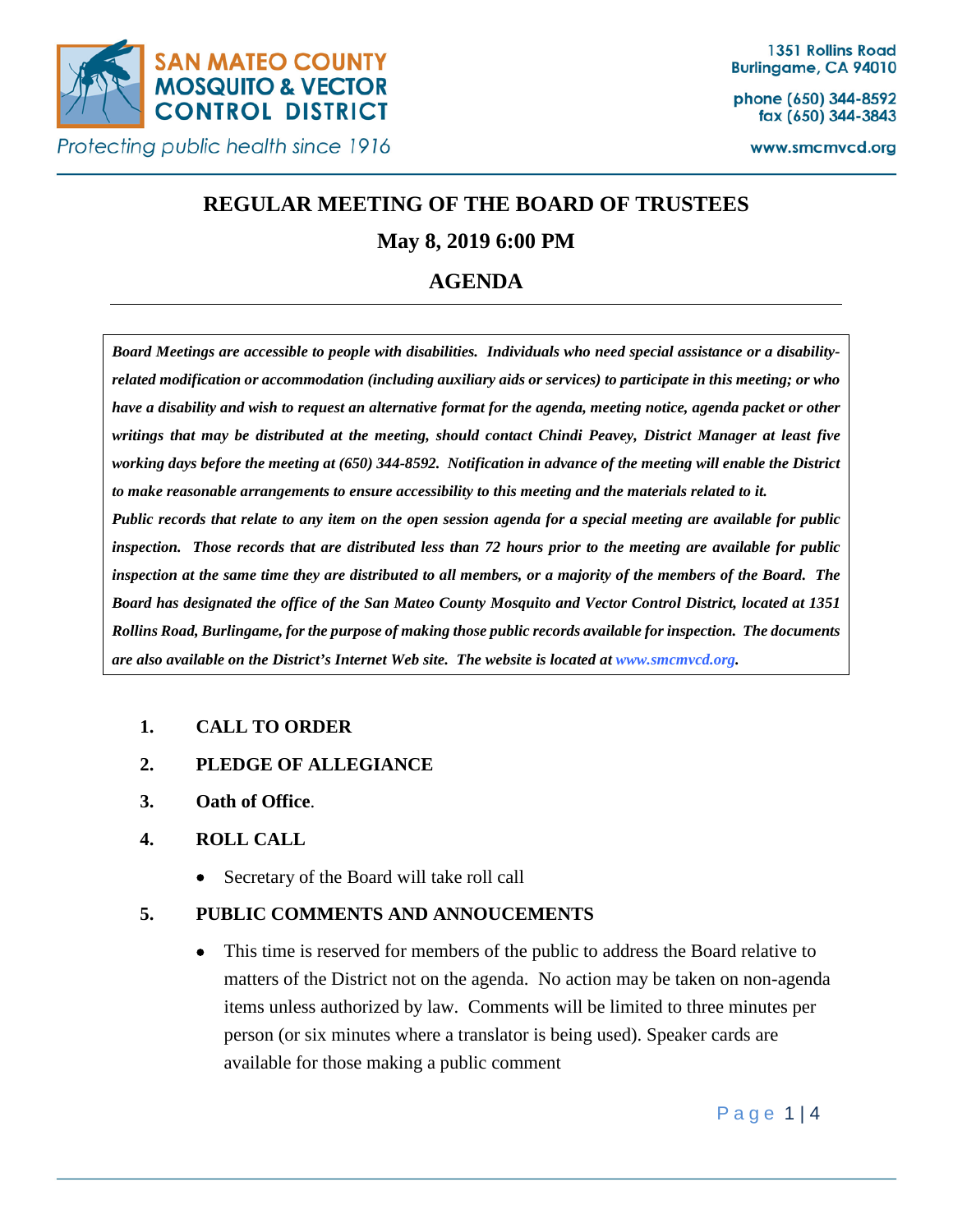# **6. CONSENT CALENDAR**

• All items on the Consent Calendar will be considered by one (or more) action(s) of the Board, unless any Trustee would like to discuss any item listed, in which case, it may be pulled from the Consent Calendar.

#### A. Approval of Minutes

1. Minutes for the Regular Board Meeting, April 10, 2019

- B. Approval of Agreements:
	- 1. Installation of LED lighting
		- a) Approve having the District Manager sign a contract for purchase of LED Lighting materials with Shine Retrofits and take all actions necessary to effectuate the same.
		- b) Approve having the District Manager sign a contract with Foley Electric for installation of LED Lights in the District's Burlingame office and take all actions necessary to effectuate the same.
- C. Equipment Purchases
- Approve having the District Manager sign a contract with Laboratory Equipment Company (LEC) for purchase of an Ultra-Low temperature freezer and take all actions necessary to effectuate the same.
- D. Approval of Labor Agreements.
	- 1. Resolution M-008-019, San Mateo County Mosquito Control District Unrepresented Employee Compensation Resolution, July 1, 2019 – June 30, 2022
	- 2. Memorandum of Understanding with Peninsula Vector Workers Association

**ACTION**: Motion to approve Consent Calendar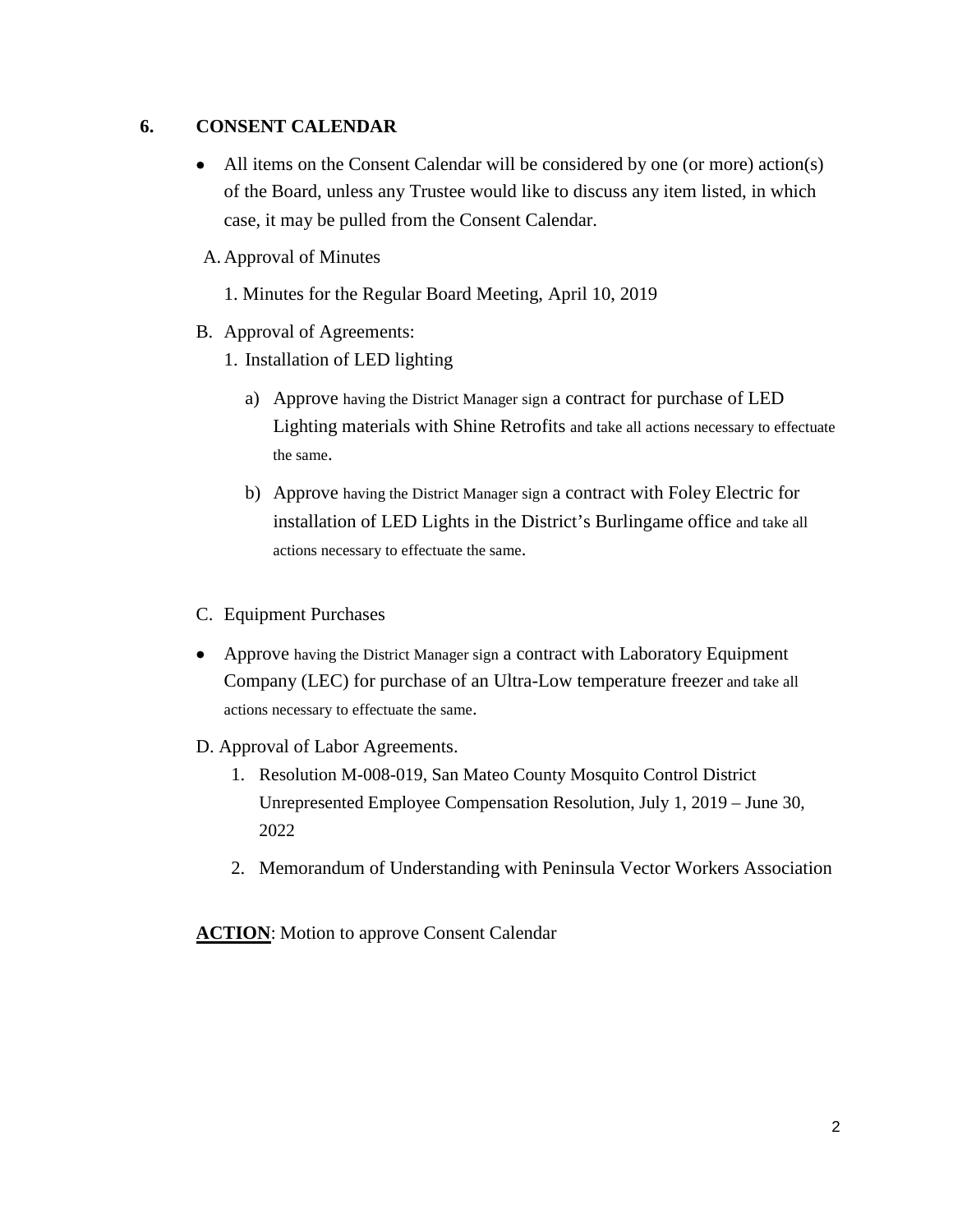### **REGULAR AGENDA**

#### **SPECIAL PRESENTATIONS**

**7.** Receive presentation from SCI Consulting Group regarding the Engineer's Report calculating the Assessment(s) and Consider Adoption of Resolution M-009-19 Approving the Preliminary Assessment Diagram and Engineers Report and Stating the Intention of the Board to Continue to Levy the North and West County Mosquito and Disease Control Assessment District on the North and West County Areas for Fiscal Year 2019-20.

Presenters: Sonia Ortega, Project Analyst, SCI Consulting Group

**ACTION**: Motion to approve **Resolution M-009-19** and accept the Engineer's Report.

- **8. BOARD COMMITTEE REPORTS:** The Chair of each of the following committees will present a brief report on the committee's actions since the last report and present any recommendations to the Board.
	- A. **Environmental and Public Outreach Committee**
	- B. **Strategic Planning Committee**
	- C. **Policy Committee**
	- D. **Legislative Committee**
	- E. **Finance Committee**
	- F. **Legislative Committee**
	- G. **Ad hoc Solar Proposal Review Committee**

#### **9. FINANCIAL REPORT**

Review Financial Report for March 2019.

Finance Director, Richard Arrow

**ACTION:** Motion to approve the Monthly Financial Report